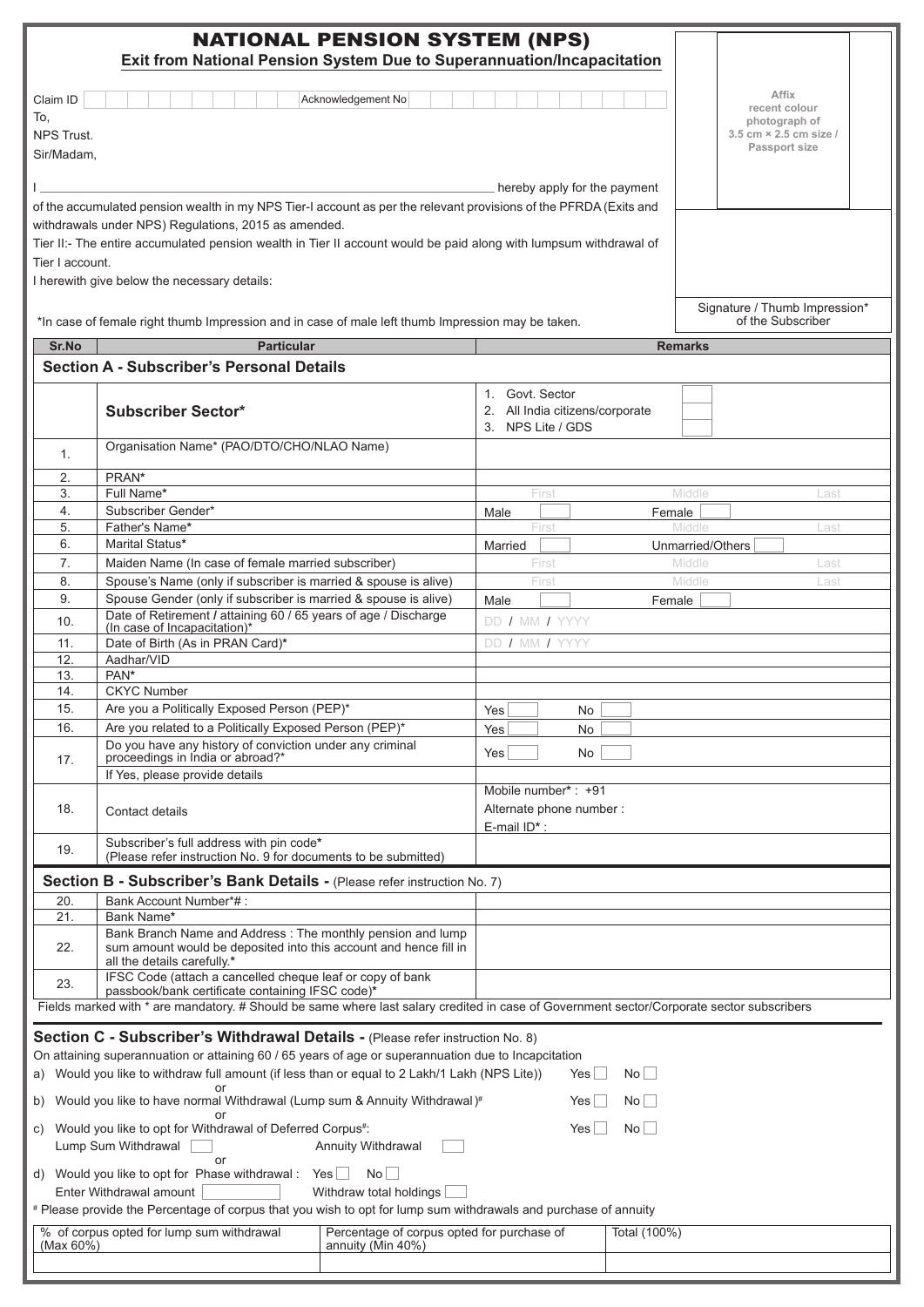| Section D - Subscriber's Annuity Details - (Please refer instruction No. 12 & 13) (Not to be filled in case of complete withdrawal, Withdrawal<br>of Deferred Lump Sum Corpus & phase withdrawal)                                                                                                                                                                                                                                                                                                                                                                                                                                                                                         |                                                                                                                                                                                                                                                                                                                                                                                                                                                                                                                                                                                                                                                                                                                                                                                                                                                   |  |  |  |  |
|-------------------------------------------------------------------------------------------------------------------------------------------------------------------------------------------------------------------------------------------------------------------------------------------------------------------------------------------------------------------------------------------------------------------------------------------------------------------------------------------------------------------------------------------------------------------------------------------------------------------------------------------------------------------------------------------|---------------------------------------------------------------------------------------------------------------------------------------------------------------------------------------------------------------------------------------------------------------------------------------------------------------------------------------------------------------------------------------------------------------------------------------------------------------------------------------------------------------------------------------------------------------------------------------------------------------------------------------------------------------------------------------------------------------------------------------------------------------------------------------------------------------------------------------------------|--|--|--|--|
| Select Annuity Service Provider (please tick one of the below options as per your choice)<br>Life Insurance Corporation of India<br>HDFC Life Insurance Company Ltd<br><b>ICICI Prudential Life Insurance</b><br>SBI Life Insurance Company Ltd<br>Star Union Dai-ichi Life Insurance Company Limited                                                                                                                                                                                                                                                                                                                                                                                     |                                                                                                                                                                                                                                                                                                                                                                                                                                                                                                                                                                                                                                                                                                                                                                                                                                                   |  |  |  |  |
| Select Annuity Scheme (please tick one of the below options as per your choice)<br>Annuity for Life<br>Annuity for Life with return of purchase price on death<br>$\overline{\phantom{a}}$<br>Annuity payable for life with 100% annuity payable to spouse on death of annuitant<br>Annuity payable for life with 100% annuity payable to spouse on death of annuitant with return on purchase of annuity<br>NPS-Family Income option (Default annuity)<br>Other (Please Specify) _<br>Select Annuity Frequency: Please tick one of the below options as per your choice. (For Government Subscriber, annuity frequency is monthly only)<br>Half Yearly<br>Monthly<br>Quarterly<br>Annual |                                                                                                                                                                                                                                                                                                                                                                                                                                                                                                                                                                                                                                                                                                                                                                                                                                                   |  |  |  |  |
| DD / MM / YYYY<br>* Signature/Thumb Impression of the Subscriber<br>Date:<br>*In case of female right thumb Impression and in case of male left thumb Impression may be taken                                                                                                                                                                                                                                                                                                                                                                                                                                                                                                             |                                                                                                                                                                                                                                                                                                                                                                                                                                                                                                                                                                                                                                                                                                                                                                                                                                                   |  |  |  |  |
| Section E - Subscriber's Nomination Details*<br>Nomination Details: Applicable to those eligible sums as per regulations.<br>Nominee must be immediate family member of subscriber (Spouse,<br>Children etc) in general except for exceptions as provided in Regulations.                                                                                                                                                                                                                                                                                                                                                                                                                 | Name:<br>Relationship:<br>Percentage Share:<br>Date of Birth of Nominee (Only in case of minor) : DD / MM / YYYY<br>Guardian Name (Only in case of minor)<br>Guardian DOB (Only in case of minor)<br>Address & Contact Details:<br>Guardian Signature (Only in case of minor)<br>Name:<br>Relationship:<br>Percentage Share:<br>Date of Birth of Nominee (Only in case of minor) : DD / MM / YYYY<br>Guardian Name (Only in case of minor)<br>Guardian DOB (Only in case of minor)<br>Address & Contact Details :<br>Guardian Signature (Only in case of minor)<br>Name:<br>Relationship:<br>Percentage Share:<br>Date of Birth of Nominee (Only in case of minor) : DD / MM / YYYY<br>Guardian Name (Only in case of minor)<br>Guardian DOB (Only in case of minor)<br>Address & Contact Details :<br>Guardian Signature (Only in case of minor) |  |  |  |  |
|                                                                                                                                                                                                                                                                                                                                                                                                                                                                                                                                                                                                                                                                                           |                                                                                                                                                                                                                                                                                                                                                                                                                                                                                                                                                                                                                                                                                                                                                                                                                                                   |  |  |  |  |

# Section F - Subscriber's Family Member Details<sup>\*</sup> (To be filled in case subscriber has selected Joint Life Policy or NPS-Family Income option) Family Member Details for providing annuity as chosen by the subscriber.

| Sr.No                                                                             | <b>Details</b>               | <b>Full Name</b> | Aadhar/VID | <b>PAN</b> <sup>\$</sup> | Date of Birth          |
|-----------------------------------------------------------------------------------|------------------------------|------------------|------------|--------------------------|------------------------|
| Ι.                                                                                | Spouse <sup>\$</sup>         |                  |            |                          | <b>IDD / MM / YYYY</b> |
| 2.                                                                                | Dependent Mother (if living) |                  |            |                          | <b>IDD/MM/YYYY</b>     |
| 3.                                                                                | Dependent Father (if living) |                  |            |                          | <b>IDD/MM/YYYY</b>     |
| -4.                                                                               | Child 1 (if living)          |                  |            |                          | <b>IDD/MM/YYYY</b>     |
| 5.                                                                                | Child 2 (if living)          |                  |            |                          | <b>IDD / MM / YYYY</b> |
| 6.                                                                                | Child 3 (if living)          |                  |            |                          | <b>DD / MM / YYYY</b>  |
| Note: In case of children being more than 3 please specify in an additional sheet |                              |                  |            |                          |                        |

**Note: In case of children being more than 3, please specify in an additional sheet**.

Fields marked with**\*** are mandatory.

\$ Mandatory in case subscriber opts for Joint Life Policy & NPS-Family Income option.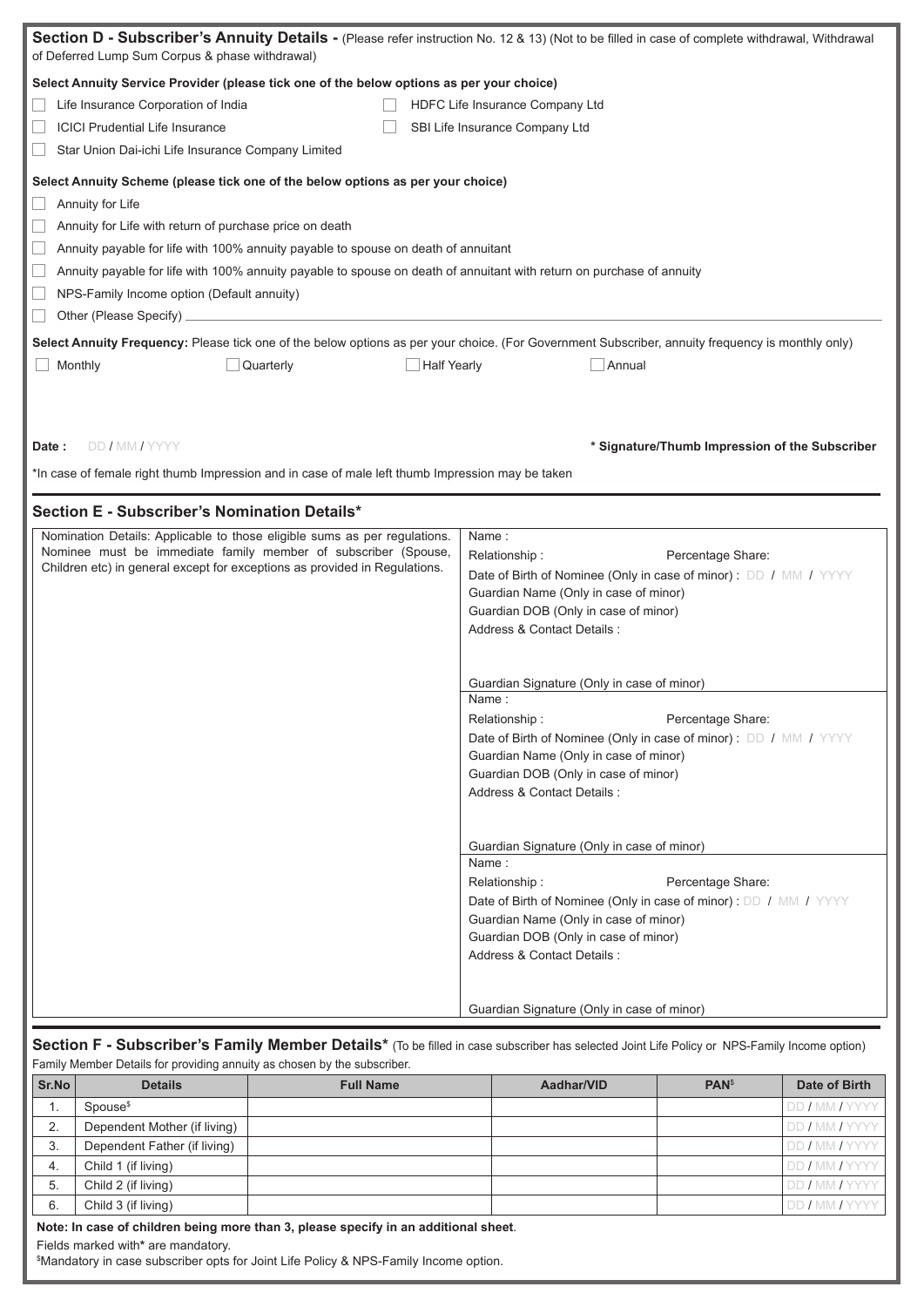#### Declaration by the Subscriber

I hereby declare and state that all the personal details provided by me in the form as above are true and correct to the best of my knowledge. I also agree that NPS Trust / CRA shall not be held responsible/liable for any losses or delays that may arise due to provision of incorrect details including details pertaining to bank account by me. Further, I authorize the National Pension System Trust (NPST)/ CRA to share informations pertaining to my withdrawal application with the Annuity Service Providers for facilitating the purchase of annuity in applicable cases as is required under NPS.

#### **Date :** DD / MM / YYYY

\*In case of female right thumb Impression and in case of male left thumb Impression may be taken.

**Declaration by the Proposer:** (Not to be filled in case of complete withdrawal, Withdrawal of Deferred Lump Sum Corpus & phase withdrawal)

I hereby declare that the foregoing statements and informations have been given by me after fully understanding the questions and the annuity options and the same are true, accurate and complete in every manner and respects and that I have not withheld or omitted to give any material information. I understand and agree that the statements in this proposal constitute warranties. I do hereby agree and declare that these statements and this declaration shall be the basis of the contract of assurance between me and Annuity Service Provider (Company) and that if there be any misstatement or suppression of material information or if any untrue statement is contained therein or in case of fraud by me, which comes to the knowledge of the company at any future point of time, the said contract shall be treated as per provisions of Section 45 of the Insurance Act 1938 or any other applicable provisions as amended from time to time. I also understand and agree that the company shall additionally levy or recover all the applicable taxes like service tax, surcharges, cess etc. from the premiums which are necessitated by various enactments of central and/or state legislatures from time to time.

I understand that the contract will be governed by the provisions of the Insurance Act 1938, and other applicable laws in India and that the contract will not commence until a written acceptance of this proposal is issued by the company and that the benefits under the policy shall be subject to the terms and conditions contained in the contract. I also agree that the amount held in proposal/policy deposit shall not earn any interest.

I further state that the product features and terms and conditions of the policy have been thoroughly explained to me and having understood, I consent to the same.

I further understand that the final annuity amount would be subject to the actual corpus value to be utilised for purchase of annuity at the time of its issuance. I also acknowledge and agree that the funds will not be returned to me in case I choose to cancel the policy under free look period. These funds will be payable by company directly to any other annuity scheme chosen by me which is authorized and approved under the prevalent regulations and applicable rules. Further, no interest will be payable to me on the funds held during this transition period.

I hereby authorize company to send information and servicing related communication regarding this proposal or resulting policy through Email/SMS/Phone Call.

I hereby authorize the company to provide me/our details to banks, financial institutions and third party service providers that the company may have tie-ups with, for verification of proposal details and for servicing of policies.

| Signature of the witness                                                                                                                   |                | Signature / Left thumb Impression of the<br>Proposer                                                                                                                                                                                                                                                                      |                                                                                                                                                                                                                                                                                                                                                                                                                                                          |
|--------------------------------------------------------------------------------------------------------------------------------------------|----------------|---------------------------------------------------------------------------------------------------------------------------------------------------------------------------------------------------------------------------------------------------------------------------------------------------------------------------|----------------------------------------------------------------------------------------------------------------------------------------------------------------------------------------------------------------------------------------------------------------------------------------------------------------------------------------------------------------------------------------------------------------------------------------------------------|
|                                                                                                                                            |                |                                                                                                                                                                                                                                                                                                                           | Affix a recent self signed<br>photograph                                                                                                                                                                                                                                                                                                                                                                                                                 |
| Name and Address of witness: _                                                                                                             |                |                                                                                                                                                                                                                                                                                                                           |                                                                                                                                                                                                                                                                                                                                                                                                                                                          |
| Place:                                                                                                                                     |                |                                                                                                                                                                                                                                                                                                                           |                                                                                                                                                                                                                                                                                                                                                                                                                                                          |
| Date:                                                                                                                                      | DD / MM / YYYY |                                                                                                                                                                                                                                                                                                                           |                                                                                                                                                                                                                                                                                                                                                                                                                                                          |
|                                                                                                                                            |                |                                                                                                                                                                                                                                                                                                                           |                                                                                                                                                                                                                                                                                                                                                                                                                                                          |
|                                                                                                                                            |                | (Not to be filled in case of complete withdrawal, Withdrawal of Deferred Lump Sum Corpus & phase withdrawal)<br>I hereby state that I have read out and explained the contents of this proposal form and all other<br>understood the same and agree to abide by the terms and conditions of the resulting policy and have | the information provided by me/us.                                                                                                                                                                                                                                                                                                                                                                                                                       |
|                                                                                                                                            |                |                                                                                                                                                                                                                                                                                                                           |                                                                                                                                                                                                                                                                                                                                                                                                                                                          |
|                                                                                                                                            |                |                                                                                                                                                                                                                                                                                                                           |                                                                                                                                                                                                                                                                                                                                                                                                                                                          |
| affixed his/her/their signature/thumb impression on the proposal form in my presence.<br>Signature of the person<br>making the declaration |                |                                                                                                                                                                                                                                                                                                                           | Declaration when Proposal form is filled by person other than proposer/proposer signs in a vernacular language/proposer is illiterate<br>I/We state that the product details, contents of<br>this form and relevant documents have been<br>fully explained to me/us and that I/We have fully<br>understood them. I/We certify that the replies in<br>the proposal form have been recorded as per<br>Signature / Left thumb Impression of the<br>Proposer |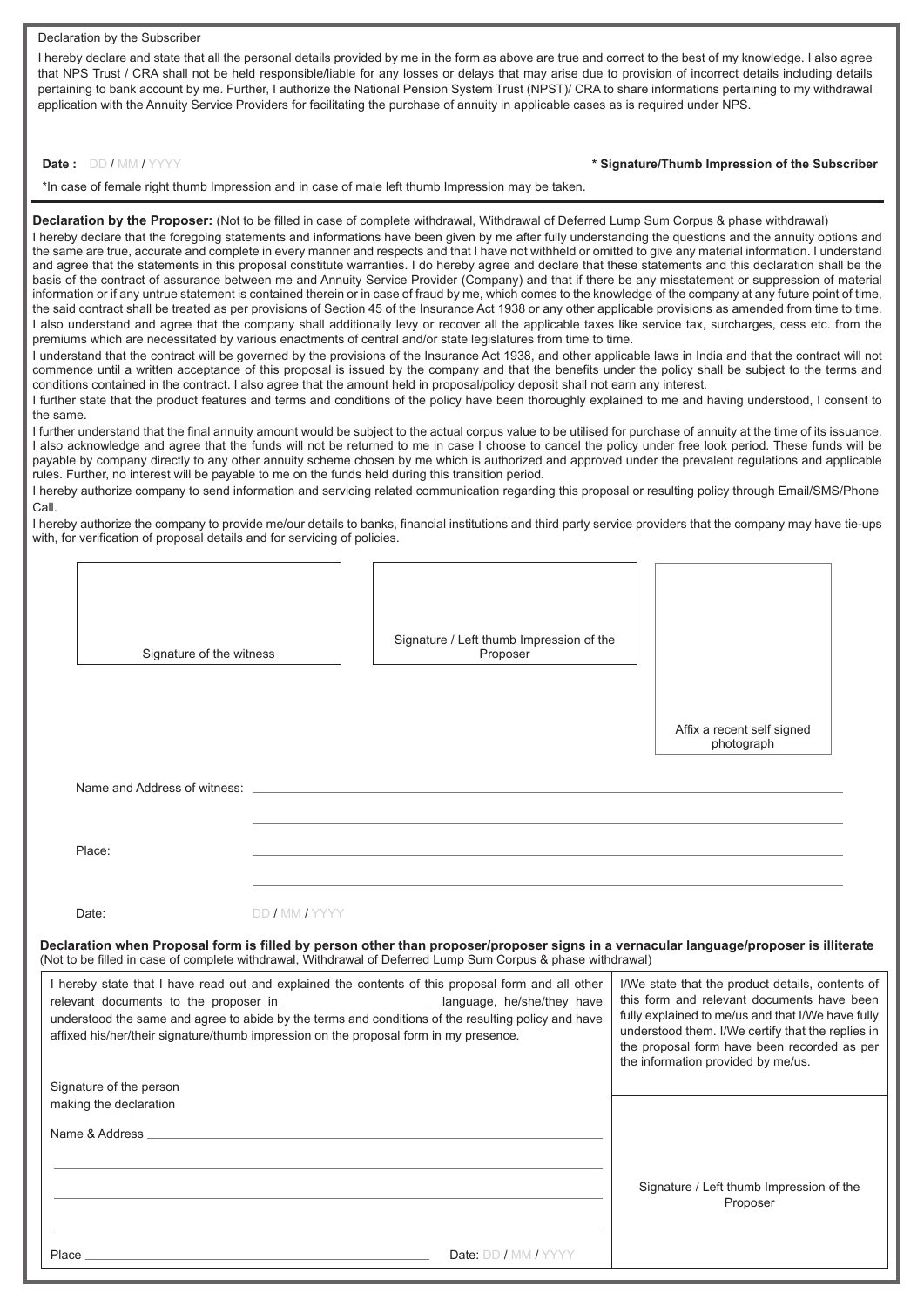| <b>Section G - Declaration &amp; Attestation by Nodal Office</b>                                                                                                                                                                                                                                                                                                                                                                                                                                                                                                                                                                                                                                                                                                                                                                                   |  |                                               |                                                                                                                                                                                                                                                  |  |  |  |
|----------------------------------------------------------------------------------------------------------------------------------------------------------------------------------------------------------------------------------------------------------------------------------------------------------------------------------------------------------------------------------------------------------------------------------------------------------------------------------------------------------------------------------------------------------------------------------------------------------------------------------------------------------------------------------------------------------------------------------------------------------------------------------------------------------------------------------------------------|--|-----------------------------------------------|--------------------------------------------------------------------------------------------------------------------------------------------------------------------------------------------------------------------------------------------------|--|--|--|
| TO BE FILLED/ATTESTED BY DDO/PAO/POP-SP<br>I/we have verified the documents as submitted by the Subscriber with the originals and authorized this application for processing of the subject claim<br>1.<br>of the subscriber. It is certified that the details as provided in this application form are matching with the information available in the official record<br>maintained by us. The complete information provided in this form including declaration and nomination details have been provided by the Subscriber<br>after he / she having read the entries / entries have been<br>Sh/Smt/Ms.<br>read over to him / her by me and got confirmed by him / her.                                                                                                                                                                           |  |                                               |                                                                                                                                                                                                                                                  |  |  |  |
| 2. That all the contributions with respect to the Subscriber's NPS contribution and employer contribution have been transferred in to the PRAN of the<br>subscriber and no further contributions are pending at Nodal Officer level. (only for government nodal office)<br>3. That Identity of the Subscriber is certified as provided in the withdrawal form above. The name of Subscriber as mentioned on the withdrawal form has<br>been verified and can be accepted as final.<br>4. It is certified that the bank account (Salary Account) details provided in the form is as per the salary records maintained in our office. The bank account<br>details (salary account) of subscriber as provided in bank details section have been checked and verified and the same can be accepted for payment.<br>(only for government nodal office). |  |                                               |                                                                                                                                                                                                                                                  |  |  |  |
| We hereby certify that the subscriber has been discharged from the services of the concerned office on account of invalidation or disability (in case of<br>5.<br>Govt. Subscriber). We hereby certify that we have checked Disability Certificate issued by Government Surgeon or Doctor stating the nature and extent<br>of disability (in case of Non Govt. Subscriber) [applicable in case of Withdrawal due to incapacitation only]                                                                                                                                                                                                                                                                                                                                                                                                           |  |                                               |                                                                                                                                                                                                                                                  |  |  |  |
| Rubber Stamp of the DDO/POP-SP/NLCC                                                                                                                                                                                                                                                                                                                                                                                                                                                                                                                                                                                                                                                                                                                                                                                                                |  |                                               | Signature of the Authorised Person                                                                                                                                                                                                               |  |  |  |
|                                                                                                                                                                                                                                                                                                                                                                                                                                                                                                                                                                                                                                                                                                                                                                                                                                                    |  |                                               |                                                                                                                                                                                                                                                  |  |  |  |
|                                                                                                                                                                                                                                                                                                                                                                                                                                                                                                                                                                                                                                                                                                                                                                                                                                                    |  |                                               | DDO/POP-SP/NLCCOfficeName:                                                                                                                                                                                                                       |  |  |  |
| $D$ $I$ $M$ $M$ $I$ $Y$ $Y$<br>Date                                                                                                                                                                                                                                                                                                                                                                                                                                                                                                                                                                                                                                                                                                                                                                                                                |  |                                               |                                                                                                                                                                                                                                                  |  |  |  |
|                                                                                                                                                                                                                                                                                                                                                                                                                                                                                                                                                                                                                                                                                                                                                                                                                                                    |  |                                               |                                                                                                                                                                                                                                                  |  |  |  |
| Rubber Stamp of the DTO/PAO/POP/Aggregator                                                                                                                                                                                                                                                                                                                                                                                                                                                                                                                                                                                                                                                                                                                                                                                                         |  |                                               | Signature of the Authorised Person                                                                                                                                                                                                               |  |  |  |
|                                                                                                                                                                                                                                                                                                                                                                                                                                                                                                                                                                                                                                                                                                                                                                                                                                                    |  |                                               |                                                                                                                                                                                                                                                  |  |  |  |
|                                                                                                                                                                                                                                                                                                                                                                                                                                                                                                                                                                                                                                                                                                                                                                                                                                                    |  |                                               |                                                                                                                                                                                                                                                  |  |  |  |
| $I$ MMI $I$ YY<br>l Y.<br>D<br>Date                                                                                                                                                                                                                                                                                                                                                                                                                                                                                                                                                                                                                                                                                                                                                                                                                |  |                                               |                                                                                                                                                                                                                                                  |  |  |  |
| than Rs. 2,00,000/- for NPS subscriber and Rs. 1,00,000/- in case of NPS lite Subscriber respectively                                                                                                                                                                                                                                                                                                                                                                                                                                                                                                                                                                                                                                                                                                                                              |  | (To be filled in case of complete withdrawal) | [As per Regulation 3(a)/4(a)/5(a) of PFRDA (Exits and Withdrawals) under the Regulations, 2015]<br>Request cum under taking form for withdrawal of total pension wealth at superannuation and where the total pension wealth is equal to or less |  |  |  |
|                                                                                                                                                                                                                                                                                                                                                                                                                                                                                                                                                                                                                                                                                                                                                                                                                                                    |  |                                               | example and the state of the S/D/W/o example and the state of the state of the state of the state of the state of the state of the state of the state of the state of the state of the state of the state of the state of the                    |  |  |  |
| and the control of the control of the control of the control of the control of the control of the control of the<br>residing at $\equiv$                                                                                                                                                                                                                                                                                                                                                                                                                                                                                                                                                                                                                                                                                                           |  |                                               | do hereby solemnly affirm and declare as under:                                                                                                                                                                                                  |  |  |  |
| 1. That I am a Subscriber of National Pension System, holding PRAN _____________<br>2. That since the total amount receivable by me as the benefit receivable upon exit from NPS is Rs. which is less than/equal to the limit of Rs. 2,00,000/-<br>(Rs. 1,00,000/- for NPS Lite), I understand that I am eligible to opt for withdrawal of the total pension wealth under NPS rules/guidelines,<br>Basing on the above, I hereby opt to withdraw my complete pension wealth lying to my credit in my aforesaid PRAN account being the full and final<br>benefits receivable by me.<br>I also understand that with the aforesaid withdrawal, I or my family members shall not be entitled to receive any other or further benefits under the National                                                                                               |  |                                               |                                                                                                                                                                                                                                                  |  |  |  |
| Pension System (NPS) including the benefits as provided under PFRDA (Exits and Withdrawals under the National Pension System) Regulations 2015.                                                                                                                                                                                                                                                                                                                                                                                                                                                                                                                                                                                                                                                                                                    |  |                                               |                                                                                                                                                                                                                                                  |  |  |  |
| I also certify that all the details provided in the form above are true and correct to the best of my knowledge                                                                                                                                                                                                                                                                                                                                                                                                                                                                                                                                                                                                                                                                                                                                    |  |                                               |                                                                                                                                                                                                                                                  |  |  |  |
| * Signature/Thumb Impression of the Subscriber<br><b>Date:</b> DD/MM/YYYY                                                                                                                                                                                                                                                                                                                                                                                                                                                                                                                                                                                                                                                                                                                                                                          |  |                                               |                                                                                                                                                                                                                                                  |  |  |  |
| *In case of female right thumb Impression and in case of male left thumb Impression may be taken.                                                                                                                                                                                                                                                                                                                                                                                                                                                                                                                                                                                                                                                                                                                                                  |  |                                               |                                                                                                                                                                                                                                                  |  |  |  |
| Rubber Stamp of the DDO/POP-SP/NLCC                                                                                                                                                                                                                                                                                                                                                                                                                                                                                                                                                                                                                                                                                                                                                                                                                |  | Signature of the DDO/POP-SP/NLCC              | D<br>$M$ $M$<br>Date<br>Registration No. of DDO/POP-SP/ NLCC                                                                                                                                                                                     |  |  |  |
|                                                                                                                                                                                                                                                                                                                                                                                                                                                                                                                                                                                                                                                                                                                                                                                                                                                    |  |                                               |                                                                                                                                                                                                                                                  |  |  |  |
| Rubber Stamp of the<br>DTO/PAO/POP/Aggregator                                                                                                                                                                                                                                                                                                                                                                                                                                                                                                                                                                                                                                                                                                                                                                                                      |  | Signature of the<br>DTO/PAO/POP/Aggregator    | $M$ $M$ $I$<br>D<br>Date<br>Registration No. of<br>DTO/PAO/POP/ Aggregator                                                                                                                                                                       |  |  |  |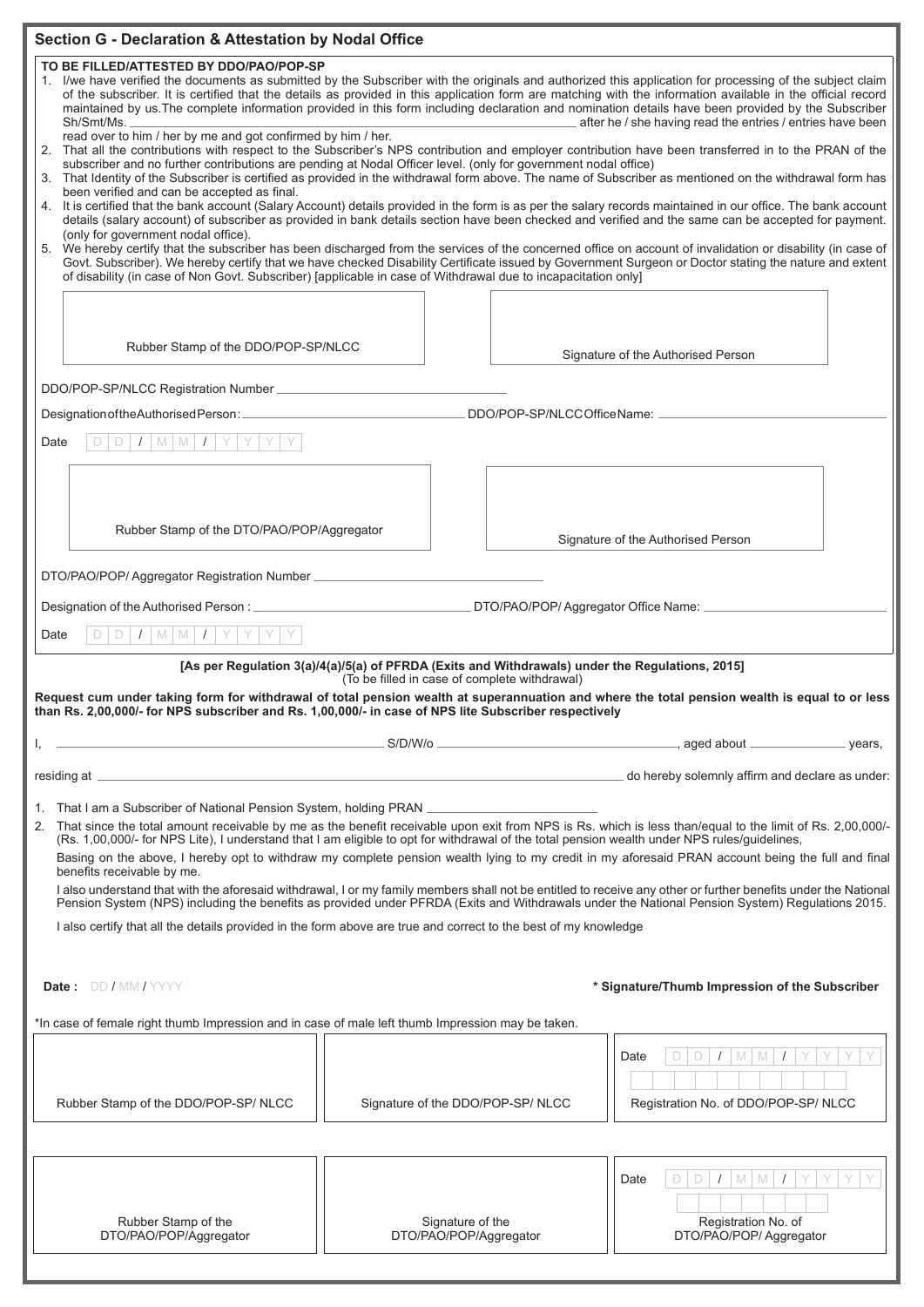# **INSTRUCTIONS FOR FILLING FORM This application should be filled by the Subscriber seeking to withdraw pension wealth benefits upon Superannuation or attaining 60 / 65 years of age**

# **General Instructions:**

- As per NPS Trust directive, Withdrawal of benefits from NPS account will not be allowed if NPS subscribers registered on or after July 1, 2014 are NOT FATCA compliant. Hence, subscribers are requested to provide FATCA Self-Certification online by log-in to NPS Account (www.cra-nsdl. com). Alternatively subscriber can submit FATCA Self Certification to their Nodal Office.
- 2. As per amendments made under Prevention of Money-Laundering (Maintenance of Records) Second Amendment Rules, 2017, Withdrawal of benefits from NPS account will not be allowed if Aadhaar and PAN are not seeded into PRAN. Subscribers are requested to seed their Aadhaar and PAN into NPS account before initiating withdrawal request (Aadhaar not mandatory till Hon'ble supreme court order)
- 3a. It is advisable that subscriber fills in the Exit/Withdrawal form online and takes a print out of online form and submits it to the nodal office/POP along with KYC document for further approval/processing. However, he/she has the option to submit the physical form to his nodal office/POP. The nodal office has to compulsorily submit the form in online mode only. Physical forms submitted to CRA will not be processed.
- 3b. Subscriber (other than government sector & Corporate) has an option to initiate a self-authorization using Aadhaar. This facility will be available only if the NPS pension wealth is below threshold limit as prescribed in PFRDA (Exits and Withdrawals under National Pension System) Regulation 2015 or circular issued by the authority.
- 4. All the columns in the form should be filled with black ink pen without any overwriting.
- 5. Fields marked with (\*) are mandatory.
- 6. Correct postal address, including the pin code should be provided.
- **7. Documents to be enclosed with withdrawal application form:**
	- i. **Copy of the Address proof** attested by the Nodal Office in support of the address provided on the withdrawal form. The address on the withdrawal form should match with address present on the address proof
	- ii. **Copy of the Identity proof** attested by the Nodal Office.
	- iii**. Copy of PRAN card** (Not required in case of Government Sector Subscriber)If Copy of PRAN Card is not available, print out of ePRAN or submit a duly notarized Affidavit as to the reasons of nonsubmission of the PRAN card.
	- iv. **Cancelled cheque** (containing Subscriber Name, Bank Account Number and IFS Code) or Bank Certificate/ Bank Passbook Containing Name, Bank Account Number and IFSC code, for direct credit or electronic transfer.

## **8. Withdrawal preference:**

- i. Select the Withdrawal preference as Normal withdrawal or Complete Withdrawal (if accumulated NPS wealth is less than or equal to Rs. 2 lacs/Rs. 1 lacs (For NPS Lite Subscribers)).
- If subscriber selects the Normal withdrawal option, he/she needs to fill up percentage of allocation for amount to be withdrawn as Lumpsum and amount to purchase life annuity provided under Section C the Form.
- iii. If subscriber selects deferred withdrawal option, he/she can defer the lump sum withdrawal amount up to 70 years of age while annuity purchase can be deferred up to 3 years from the date of attainment of superannuation. In case of deferment as well, the subscriber needs to fill up percentage of allocation for amount to be withdrawn as Lump-sum and amount to purchase life annuity provided under Section C of the Form.
- iv. In case of percentage of withdrawal is not provided by the subscriber, a default 60% of the accumulated pension wealth shall be paid as lump sum to the subscriber and rest 40% of the amount shall be utilised for annuity purchase.
- v. The subscriber needs to provide the Annuity details under Section D-Annuity Details, in case of Normal withdrawal or Deferred withdrawal. The selection of Annuity scheme and Annuity Service Provider is mandatory.
- vi. The subscriber availing the complete withdrawal option (where the accumulated amount at superannuation is less than Rs. 2 lacs/ Rs.1 lacs (For NPS Lite Subscribers)) shall leave the Annuity Details section and Subscriber Family Member Details section blank and fill up Request Cum Undertaking Form provided along with the Form.
- vii. In case of death of subscriber during deferment period of annuity purchase, the deferred amount shall be paid as per PFRDA (Exits and Withdrawal under National Pension System) Regulation, 2015
- viii. In case of death of subscriber during deferment period of annuity purchase, the annuity shall be purchased by the spouse as defined under Regulation 3(a) (iii)PFRDA (Exits and Withdrawal under National Pension System) Regulation, 2015 (applicable for

Government Sector subscribers)

- ix. During deferment period, the account maintenance charges and including the charges payable to Central Record Keeping Agency, Pension Fund, Trustee Bank and any other intermediary shall continue to apply and shall be charged by deducting units from the account
- x. In case of Phased Withdrawal, Subscriber needs to purchase Annuity first
- xi. For more details of Annuity options, please refer to Instructions No. 12
- 9. List of documents acceptable as Proof Identity and Address for exit under NPS (for all variants):-

| SI. | Proof of Identity (Copy of                                             | Proof of Address (Copy of                                                     |  |  |
|-----|------------------------------------------------------------------------|-------------------------------------------------------------------------------|--|--|
| No. | any one of the given below<br>documents)                               | any one of the given below<br>documents)                                      |  |  |
| a   | Passport issued by Government<br>of India.                             | Passport issued by Government<br>of India.                                    |  |  |
| b   | Ration Card with Photograph.                                           | Ration card with photograph and<br>residential address.                       |  |  |
| C   | Bank pass book or Certificate                                          | Bank Pass book or certificate                                                 |  |  |
|     | with Photograph                                                        | with photograph and residential<br>address.                                   |  |  |
| d   | with<br>Voters<br>Identity<br>card<br>residential<br>photograph<br>and | <b>Voters</b><br>Identity<br>card<br>with<br>residential<br>photograph<br>and |  |  |
|     | address.                                                               | address.                                                                      |  |  |
| е   | Valid<br>Driving<br>license<br>with<br>photograph.                     | Valid<br>Driving<br>license with<br>residential<br>photograph<br>and          |  |  |
|     |                                                                        | address.                                                                      |  |  |
| f   | PAN Card issued by income tax                                          | Letter from any recognized public                                             |  |  |
|     | department.                                                            | authority at the level of Gazetted<br>officer like District Magistrate,       |  |  |
|     |                                                                        | Divisional Commissioner, BDO,                                                 |  |  |
|     |                                                                        | Tehsildar,<br>Mandal<br>Revenue                                               |  |  |
| g   | Certificate<br>of<br>identify with                                     | Officer, Judical Magistrate etc.<br>Certificate<br>address<br>of<br>with      |  |  |
|     | photograph signed by a Member                                          | photograph signed by a Member                                                 |  |  |
|     | of Parliament or Member of                                             | of Parliament or member of                                                    |  |  |
| h   | Legislative Assembly.<br>Aadhar Card/letter issued<br>by               | Legislative Assembly.<br>Aadhar Card/letter issued<br>by                      |  |  |
|     | Unique identification Authority of                                     | Unique identification<br>Authority                                            |  |  |
|     | India.                                                                 | of India. Clearly showing the<br>address.                                     |  |  |
| İ.  | Job Cards issued by NREGA duly                                         | Job Cards issued by NREGA duly                                                |  |  |
|     | signed by an Officer of the State                                      |                                                                               |  |  |
|     | Government.                                                            | signed by an Officer                                                          |  |  |
|     |                                                                        | of the State Government.                                                      |  |  |
| j   | Photo Identity card issued by<br>Defence, Paramilitary and Police      | Latest Electricity/Water bill in the<br>name of the subscriber / Claimant     |  |  |
|     | Departments.                                                           | and showing the address (Less                                                 |  |  |
|     |                                                                        | than 6 months old).                                                           |  |  |
| k   | Ex-Service<br>Man<br>Card<br>issued<br>by Ministry of Defence to their | Latest Telephone bill in the name<br>of the subscriber/ Claimant and          |  |  |
|     | employees.                                                             | showing the address (less than 6                                              |  |  |
|     |                                                                        | months old).                                                                  |  |  |
|     | Photo credit Card.                                                     | Latest property/house<br>Tax<br>Receipt (not more than one year               |  |  |
|     |                                                                        | old).                                                                         |  |  |
| m   |                                                                        | Existing Valid registered lease<br>agreement of the house on stamp            |  |  |
|     |                                                                        | paper (in case agreement of the                                               |  |  |
|     |                                                                        | house on stamp paper (in case of                                              |  |  |
| n   | issued by<br>card                                                      | rented/leased accommodation).<br>The identity card/document with              |  |  |
|     | Identity<br>Central<br>/State government                               | address, issued by any of the                                                 |  |  |
|     | and its Departments, Statuary                                          | following:                                                                    |  |  |
|     | Regulatory Authorities,<br>Public<br>Sector Undertakings, Scheduled    | Central/State<br>Government                                                   |  |  |
|     | Commercial<br>Banks, Public                                            | and its Departments, Statuary/                                                |  |  |
|     | Financial Institutions, Colleges                                       | Regulatory Authorities,<br>Public                                             |  |  |
|     | affiliated<br>Universities and<br>to<br>Professional<br>Bodies such as | Sector Undertakings, Schedules<br>Banks,<br>Commercial<br>Public              |  |  |
|     | ICAI, ICWAI, ICSI, Bar Council                                         | Financial<br>Institution for their                                            |  |  |
|     | etc.                                                                   | Employees.                                                                    |  |  |